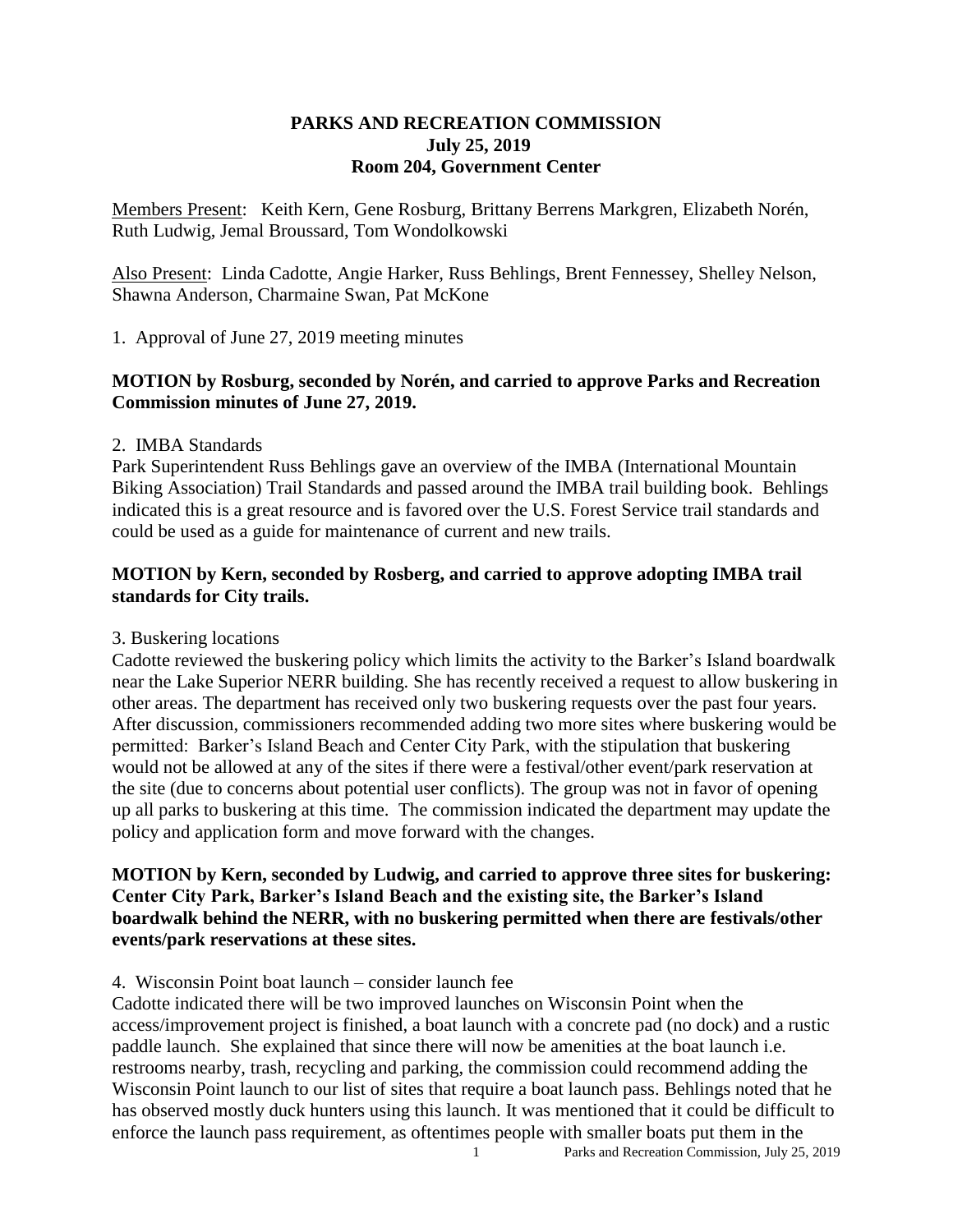back of their truck versus using a boat trailer (which is how enforcement determines if someone has launched a boat). Ultimately, commissioners felt that since amenities would now be available, charging a launch fee seems appropriate.

## **MOTION by Ludwig, seconded by Norén, and carried to add the Wisconsin Point boat launch to the list of launches that require a boat launch fee.**

5. "Smoke Free" Parks

Councilor Brent Fennessey referred this item to the commission. He indicated that many public areas are now smoke free and our city parks, which are geared towards children/youth, are not. He also mentioned that there is cigarette butt litter in the parks as receptacles are not provided. Fennessey suggested an ordinance prohibiting or limiting smoking in all city parks. Charmaine Swan and Pat McKone of the American Lung Association were present and materials from their organization were distributed including a draft outdoor recreational area tobacco free policy. Swan indicated that 16 municipalities in the State have smoke-free laws and per data from the American Non-Smokers Rights Association, approximately six have blanket policy smoke free parks. There was a lengthy discussion, which included questions about enforcement, exempting parks that hold special events (such as Barker's Island Festival Park), allowing smoking so many feet from playgrounds, prohibiting vaping and chewing tobacco, etc. One suggestion was that all park property be designated smoke free, including all parks, ballfields, trails, the municipal forest and Wisconsin Point. Some commissioners were in favor of enacting a smoke free ordinance, while others voiced opposition to a blanket ordinance. Commissioners agreed that more discussion is imperative and should be sought prior to moving forward.

# **MOTION by Kern, seconded by Ludwig, and carried to hold in committee the issue of "Smoke Free" Parks until the next meeting.**

6. Parks, Recreation & Forestry Director's Report

Cadotte provided an update on the following:

- Park swings: New adult to adult and adult to child facing swings will be installed soon in Central, Allouez, Billings and Benny Peterson Parks.
- Millennium Trail mountain bike trails: Park staff met with Henry Campbell and walked and flagged the trail, along with the City's Environmental Regulatory Coordinator Darienne McNamara and Steve LaValley of the Wisconsin DNR, who recommended boardwalk over wetlands. The 116 feet of boardwalk would cost an estimated \$5500 in lumber. In addition, within the next two weeks the DNR will be sending a letter confirming that no permitting will be needed to move forward. It is not anticipated that this would be received in time for Campbell to start the project before he leaves town for college however. Behlings estimates it would take a crew of six roughly 30 hours (based on IMBA standards) to complete this trail by hand, not including the boardwalk. The commission was supportive of Campbell picking the project up again next spring.
- Playground surfacing update: To bring playgrounds into safety compliance, engineered wood fiber (EWF) is being installed in place of sand at Bear Creek, Allouez, Gouge, Benny Peterson, Jack Ennis, Hammond, Heritage and Central Parks. One complaint was received about the sand being removed as the caller indicated her children like to play in the sand. Harborview Park will be resurfaced with rubber mulch after some painting is completed there.